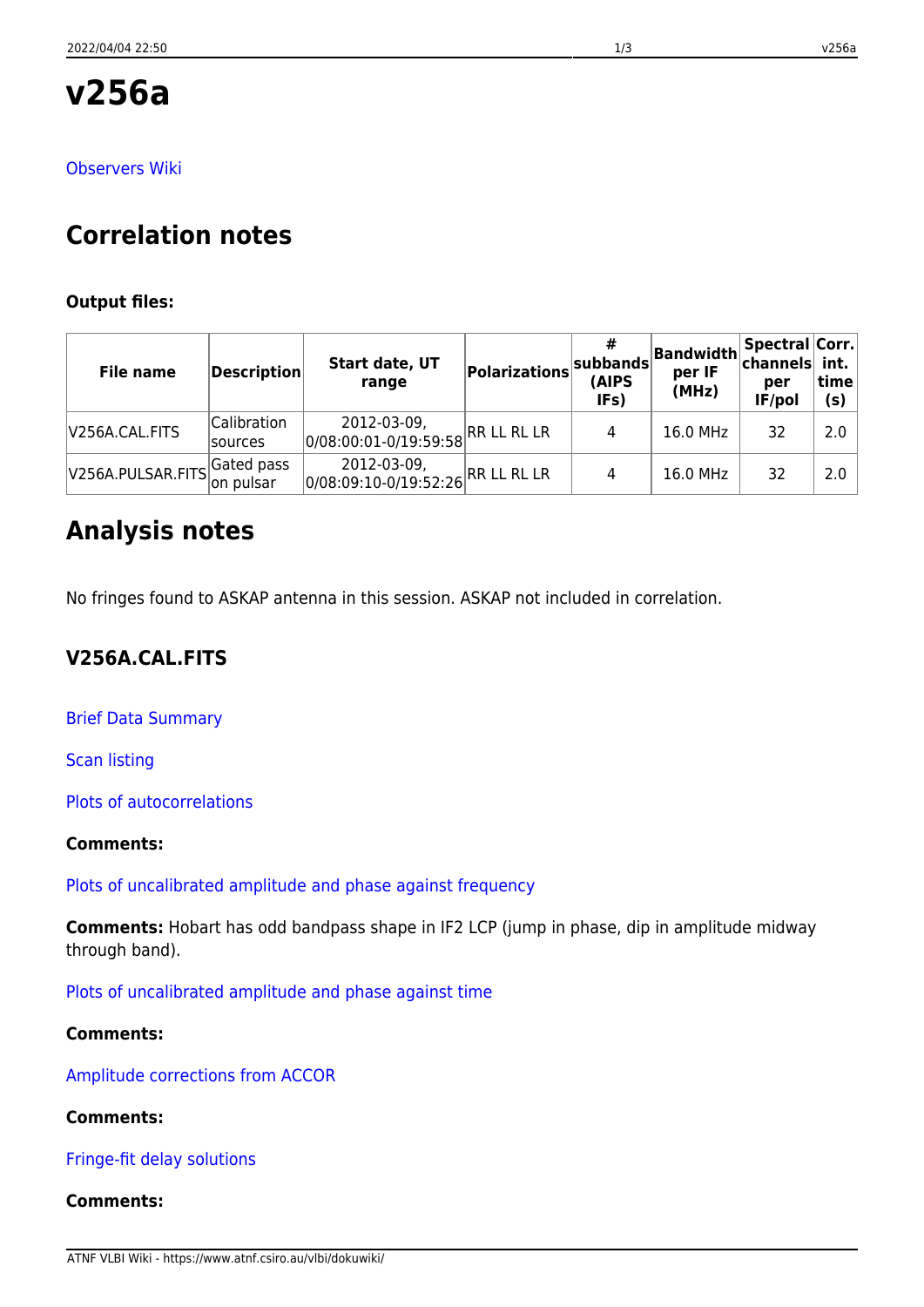#### [Fringe-fit phase solutions](ftp://ftp.atnf.csiro.au/pub/people/vlbi/pipeline/v256a/v256a_FRING_PHAS.pdf)

#### **Comments:**

[Fringe-fit rate solutions](ftp://ftp.atnf.csiro.au/pub/people/vlbi/pipeline/v256a/v256a_FRING_RATE.pdf)

#### **Comments:**

[Plots of Amplitude and phase against frequency with fringe-fit solutions applied](ftp://ftp.atnf.csiro.au/pub/people/vlbi/pipeline/v256a/v256a_POSSM_CAL.pdf)

#### **Comments:**

[Plots of Amplitude and phase against time with fringe-fit solutions applied](ftp://ftp.atnf.csiro.au/pub/people/vlbi/pipeline/v256a/v256a_VPLOT_CAL.pdf)

#### **Comments:**

## **V256A.PULSAR.FITS**

[Brief Data Summary](ftp://ftp.atnf.csiro.au/pub/people/vlbi/pipeline/v256a/v256a_psr.DTSUM)

[Scan listing](ftp://ftp.atnf.csiro.au/pub/people/vlbi/pipeline/v256a/v256a_psr.SCAN)

[Plots of autocorrelations](ftp://ftp.atnf.csiro.au/pub/people/vlbi/pipeline/v256a/v256a_psr_POSSM_AUTOCORR.pdf)

#### **Comments:**

[Plots of uncalibrated amplitude and phase against frequency](ftp://ftp.atnf.csiro.au/pub/people/vlbi/pipeline/v256a/v256a_psr_POSSM_UNCAL.pdf)

#### **Comments:**

[Plots of uncalibrated amplitude and phase against time](ftp://ftp.atnf.csiro.au/pub/people/vlbi/pipeline/v256a/v256a_psr_VPLOT_UNCAL.pdf)

#### **Comments:**

[Amplitude corrections from ACCOR](ftp://ftp.atnf.csiro.au/pub/people/vlbi/pipeline/v256a/v256a_psr_ACCOR.pdf)

#### **Comments:**

[Fringe-fit delay solutions](ftp://ftp.atnf.csiro.au/pub/people/vlbi/pipeline/v256a/v256a_psr_FRING_DELAY.pdf)

**Comments:** Pulsar is directly detected on Pa-At-Mp baselines

#### [Fringe-fit phase solutions](ftp://ftp.atnf.csiro.au/pub/people/vlbi/pipeline/v256a/v256a_psr_FRING_PHAS.pdf)

#### **Comments:**

[Fringe-fit rate solutions](ftp://ftp.atnf.csiro.au/pub/people/vlbi/pipeline/v256a/v256a_psr_FRING_RATE.pdf)

#### **Comments:**

[Plots of Amplitude and phase against frequency with fringe-fit solutions applied](ftp://ftp.atnf.csiro.au/pub/people/vlbi/pipeline/v256a/v256a_psr_POSSM_CAL.pdf)

#### **Comments:**